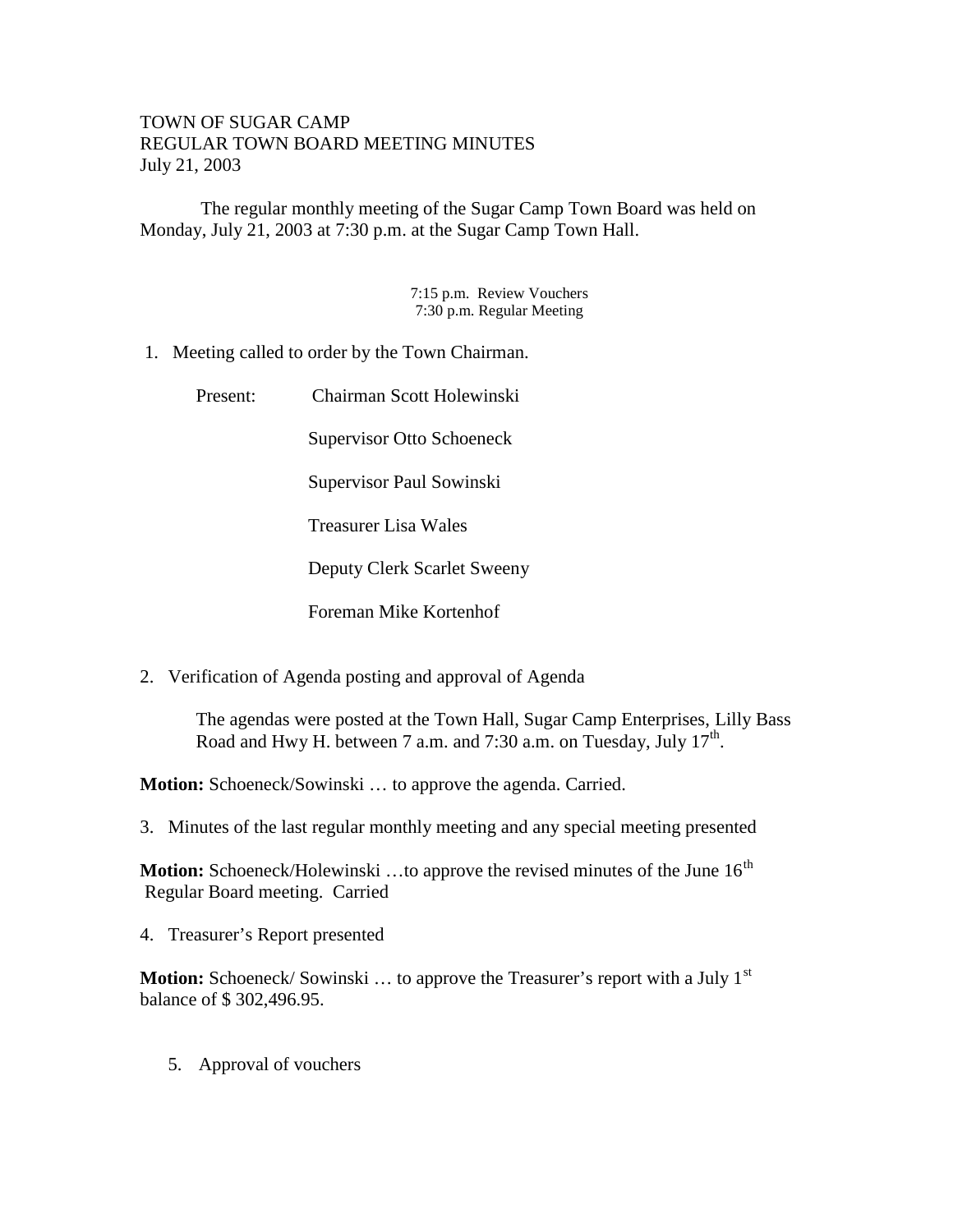**Motion:** Schoeneck/Sowinski … to approve the voucher of \$ 203,534.39 as presented. Carried.

- 6. Public Comment
	- William Sensor informed the Board that when Bass Lake road was redone a section marker was dug up. Scott commented that the County should go and put them back in. Mike Kortenhof will check on this.
	- Roy Newcomer encouraged the Board to double chip old private roads.
	- Gib Gilbertson has 25 taxpayers in favor of putting up money to put in a chipped road. He has sent letters to everyone on the road letting them know what is happening.
	- Rick Wallack informed the Board that at the end of Arbuts Rd. there are four abandon cars. Scott will check on rules with the county for starting dumps and he will also inspect the site.
	- Brian Kral asked a question about the new billboard on Hwy. 17. Scott will check with the county. The county will have to get permission to cross private property to check the distance of the billboard from the lake.
- 7. Old Business:
	- A. Review/Discussion /Action on the 3rd ball field.

Brian Kral brought in a plan for the new field. Scott will get bids. This item will be reviewed at the August meeting.

 B. Discussion /Action Personal Property Follow Report from Town Treasurer.

Lisa talked to Jenny Huber at the County Treasure's Office and Lisa will be sending out letter to those who still owe taxes.

**Motion:** Schoeneck/ Sowinski … to have the Town Treasurer send notification to persons who are delinquent and a list of those persons to the county so that we may collect personal property taxes through the county from property tax payments. Lisa is also to pursue the possibility going after estates to recover back taxes. Carried.

- 8. New Business:
	- A. Clerks Report-Action / Discussion Items: